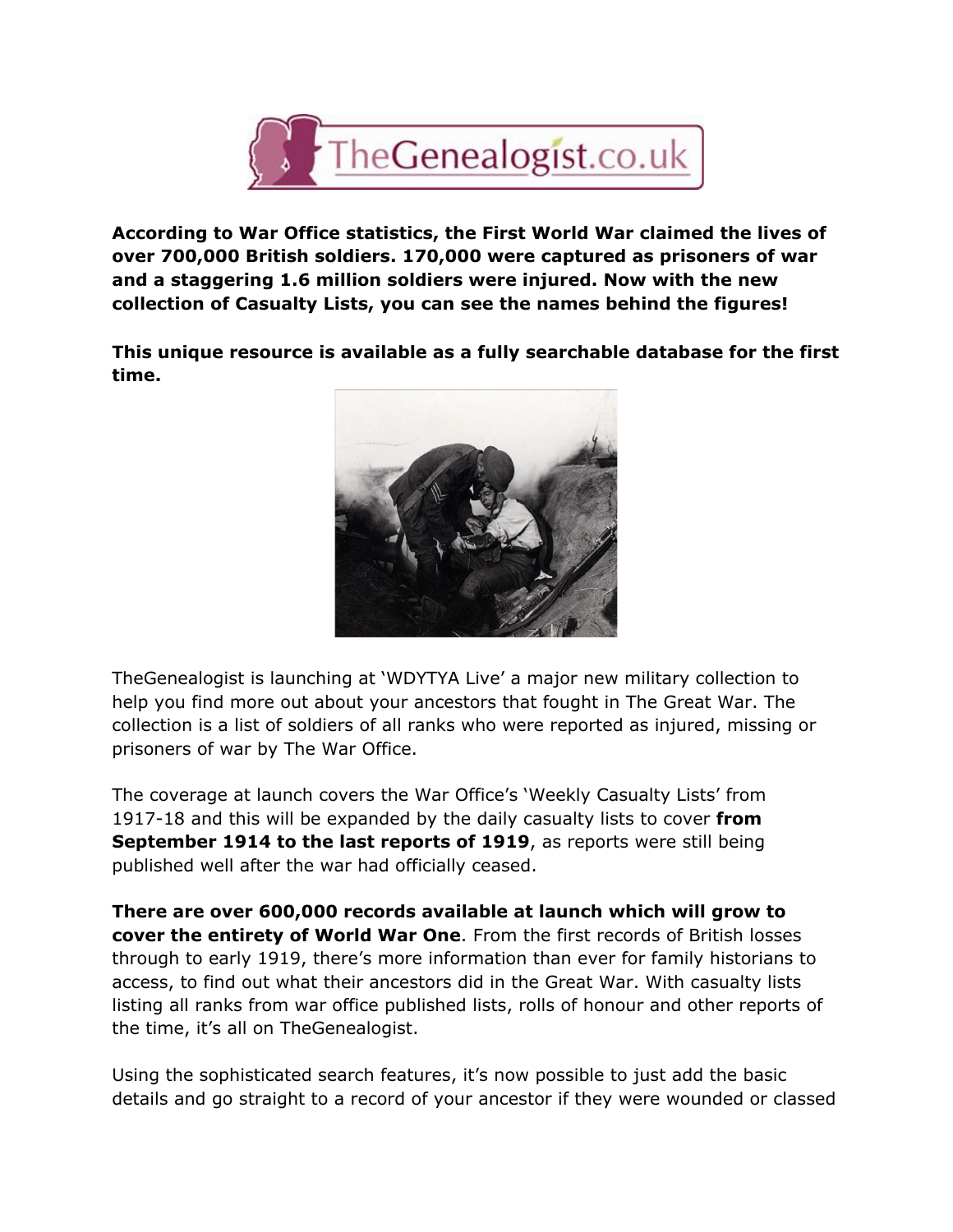as missing in the Great War.

###

A further case study is highlighted below. For more information on TheGenealogist, including any hi-resolution images, please contact us.

 -

## **An insight into the new Casualty Records (including case study)**

Nigel Bayley from TheGenealogist takes a look at the new casualty lists to see what can further be discovered about his ancestor who fought in the Great War.

"My grandfather, John William Robson, died during the Second World War, but his presence was still in my grandmother's house in little ways. The bowling trophy, the remnants of the aerial from his crystal set still attached to the outside wall, a cabinet full of tools and a box of keepsakes."



*Private John Robson, Durham Light Infantry.*

## **A First World War Casualty..**

"The keepsakes included a rusty iron ball (that had wounded him on active service) wrapped in an old piece of cotton dressing, a medal box and a Durham Light Infantry cap badge. My gran didn't talk about my grandfather much, but confirmed he was invalided out of the First World War."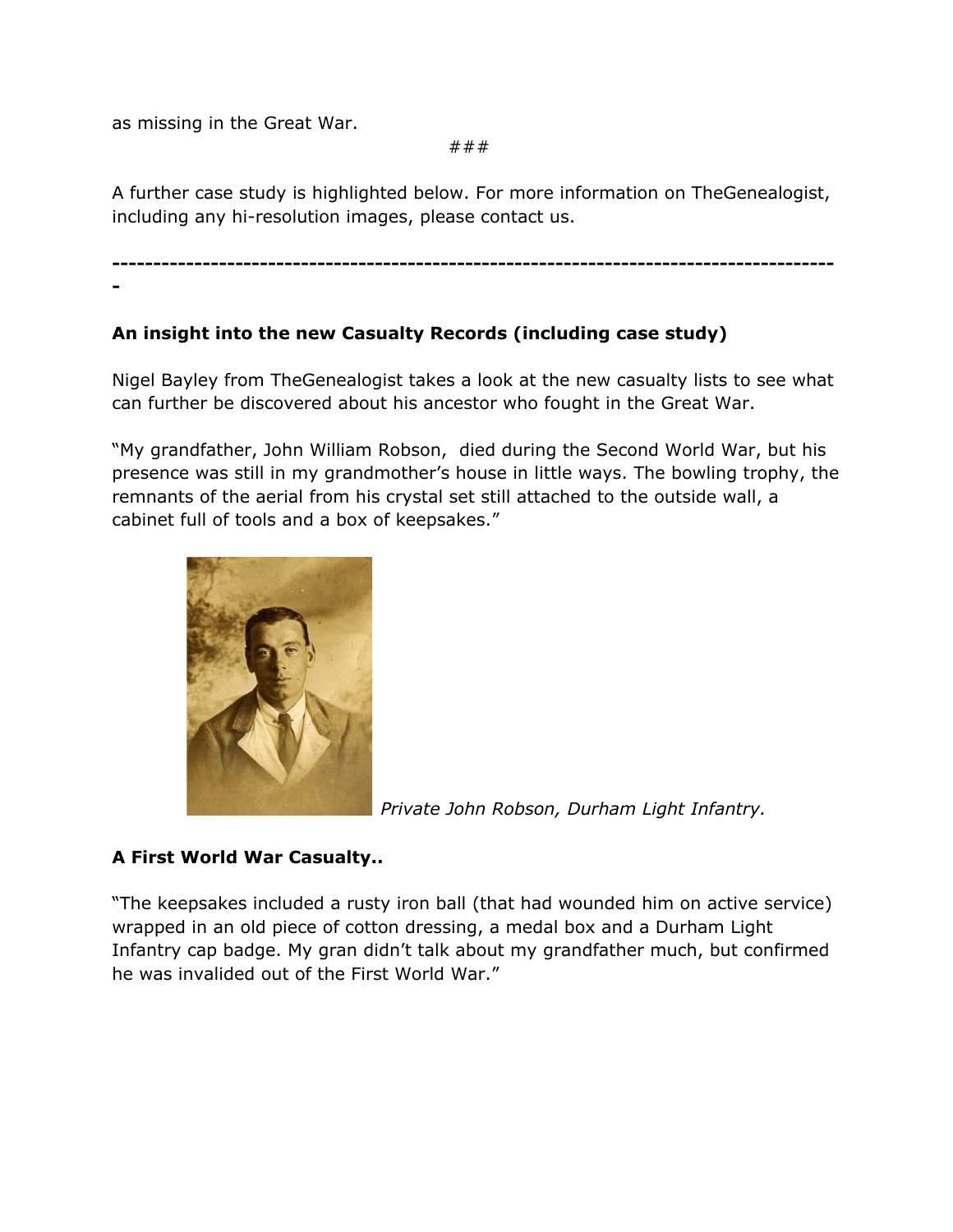

...*the rusty iron ball keepsake.*

## **TheGenealogist takes you further..**

"Using the details I had from the medal box, I searched the new casualty database on TheGenealogist and found him with ease."



*His wartime medals and records.*

|                              |                                |                       | TheGenealogist.co.uk             |                       |                   |             |             |                |
|------------------------------|--------------------------------|-----------------------|----------------------------------|-----------------------|-------------------|-------------|-------------|----------------|
| <b>Search</b>                | <b>TreeView</b>                | <b>Research Log</b>   | <b>Community</b><br><b>Forum</b> | <b>DNA New</b>        | <b>My Account</b> | <b>Help</b> | <b>News</b> | <b>Log Out</b> |
| <b>Casualty Lists Search</b> |                                |                       |                                  |                       |                   |             |             |                |
|                              |                                | Forename:             | Surname:                         |                       |                   |             |             |                |
|                              |                                | James                 |                                  | Robson                |                   |             |             |                |
|                              |                                | <b>Options: Exact</b> |                                  | <b>Options: Exact</b> |                   |             |             |                |
|                              | Show Advanced Search<br>Search |                       |                                  |                       |                   |             |             |                |

"With just the basic details, I found my Grandfather, Private Robson, in the search results." From here is the option to download a copy of the original war record listing or to view a transcript of his details.

|    |             |     | ,  ,                      |                        |         |        |
|----|-------------|-----|---------------------------|------------------------|---------|--------|
| JW | Robson      | 736 | Durham Light Infantry     | 1917 September<br>22nd | Wounded | 用心目    |
|    | $D - L - -$ | 044 | Marshall and and Fredrick | $4047$ $A$ $471$       | 111     | $\Box$ |

The full transcription takes us through to more details on Private Robson and when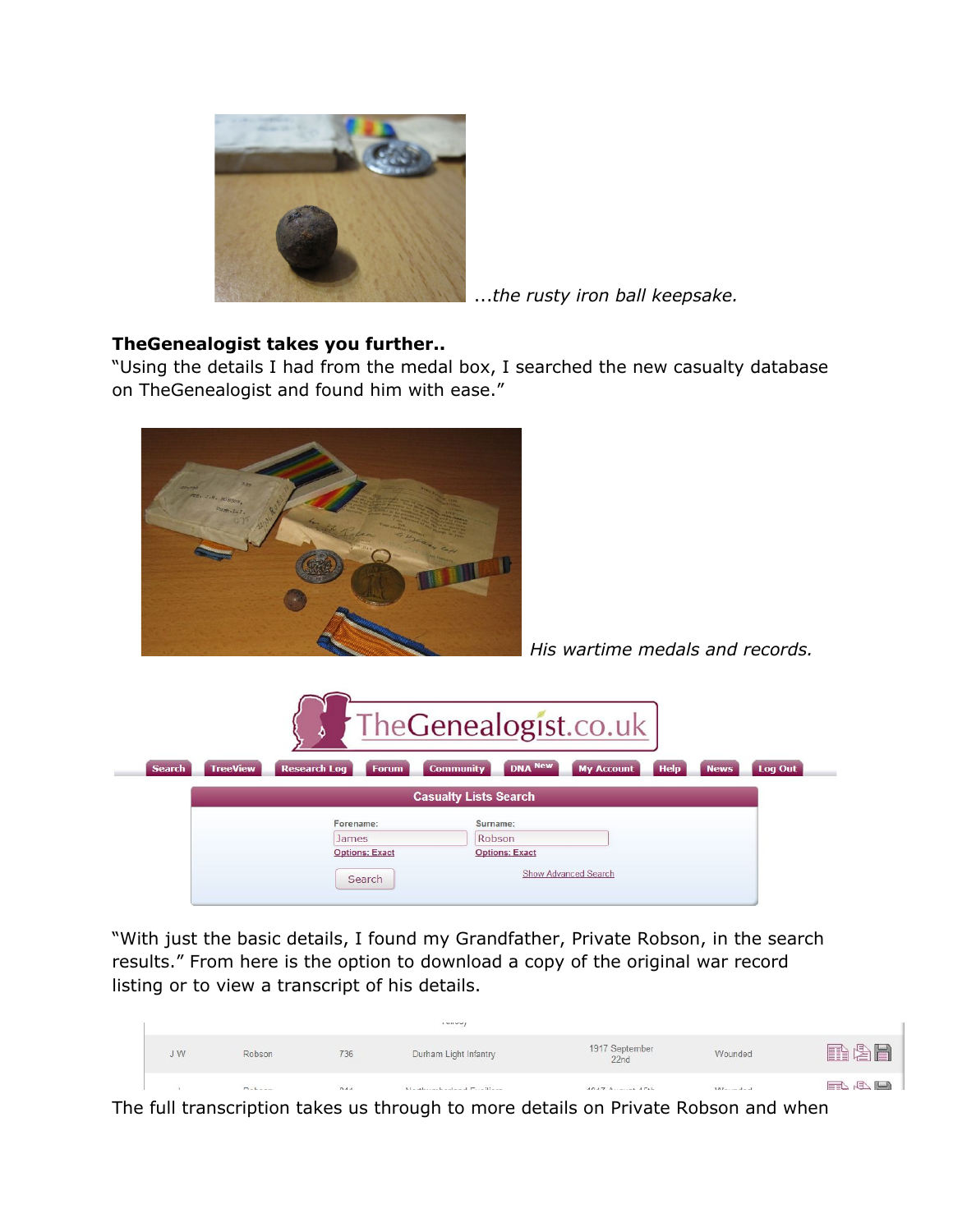he was wounded. The record also gives us his regiment, service number, home town and casualty status. It records he was wounded on the 22nd of September 1917.

|                                                    | <b>Casualty Lists Full Record</b>                      |  |  |
|----------------------------------------------------|--------------------------------------------------------|--|--|
| Forename / Initial                                 | <b>JW</b>                                              |  |  |
| <b>Surname</b>                                     | Robson                                                 |  |  |
| <b>Casualty Status</b>                             | Wounded                                                |  |  |
| <b>Service Number</b>                              | 736                                                    |  |  |
| Regiment                                           | Durham Light Infantry                                  |  |  |
| <b>Location of Enrolment or</b><br><b>Hometown</b> | Sunderland                                             |  |  |
| <b>Date Published</b>                              | 1917 September 22nd                                    |  |  |
| <b>List Number</b>                                 | No. 5371                                               |  |  |
| <b>Part Number</b>                                 | Part 5                                                 |  |  |
| Category                                           | Warrant Officers, Non-commissioned Officers and Men    |  |  |
|                                                    | HH<br>View Original Image<br>Save to Research Log<br>E |  |  |

## **Adding to what you know about your ancestor..**

Nigel concludes:"The extra information I have found can now be added to the medals and photographs I have in my possession from my ancestor. The photo below was dated 21st of September so we can presume the photograph was taken just after his injury."



*John Robson in a dated photograph just after being wounded in hospital clothing.*

Finding those ancestral records from the wars fought in the twentieth century can